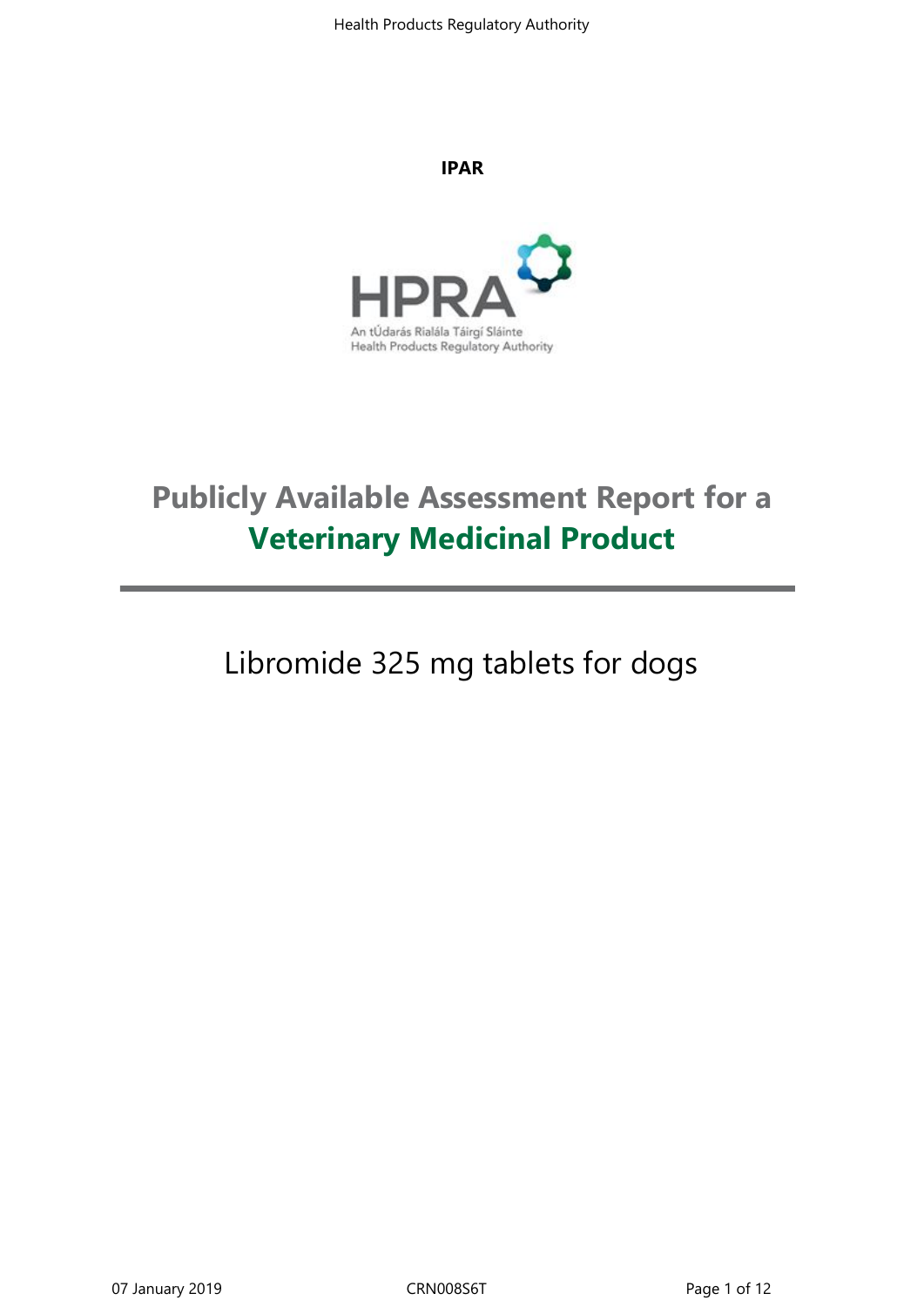# **PRODUCT SUMMARY**

| <b>EU Procedure Number</b>                                                   | IE/V/0507/001 (formerly UK/V/0400/001)                                                                                                                                                                                                                       |  |
|------------------------------------------------------------------------------|--------------------------------------------------------------------------------------------------------------------------------------------------------------------------------------------------------------------------------------------------------------|--|
| Name, Strength,<br><b>Pharmaceutical Form</b>                                | Libromide 325 mg tablets for dogs                                                                                                                                                                                                                            |  |
| <b>Active Substances(s)</b>                                                  | Potassium bromide                                                                                                                                                                                                                                            |  |
| <b>Applicant</b>                                                             | Dechra Regulatory B.V.,<br>Handelsweg 25,<br>5531 AE Bladel,<br><b>Netherlands</b>                                                                                                                                                                           |  |
| <b>Legal Basis of Application</b>                                            | Full application (Article 12(3) of Directive No<br>2001/82/EC)                                                                                                                                                                                               |  |
| <b>Target Species</b>                                                        | Dogs                                                                                                                                                                                                                                                         |  |
| <b>Indication For Use</b>                                                    | An antiepileptic agent for use as an adjunct to<br>phenobarbital in the control of refractory cases of<br>epilepsy in dogs.                                                                                                                                  |  |
| <b>ATC Code</b>                                                              | QN05CM11                                                                                                                                                                                                                                                     |  |
| Date of completion of the<br>original mutual recognition<br>procedure        | 28 September 2011                                                                                                                                                                                                                                            |  |
| Date product first authorised<br>in the Reference Member State<br>(MRP only) | 04 February 2010 (UK)<br>18 November 2011 (IE)                                                                                                                                                                                                               |  |
| <b>Concerned Member States for</b><br>original procedure                     | Belgium<br>Czech Republic<br>Denmark<br>Finland<br>Germany<br>Hungary<br>Ireland (now RMS)<br>Italy<br>The Netherlands<br>Norway<br>Poland<br>Spain<br>Additional CMS added for Repeat Use procedure:<br>Austria, France, Sweden.<br>UK added via RMS change |  |

# **PUBLIC ASSESSMENT REPORT**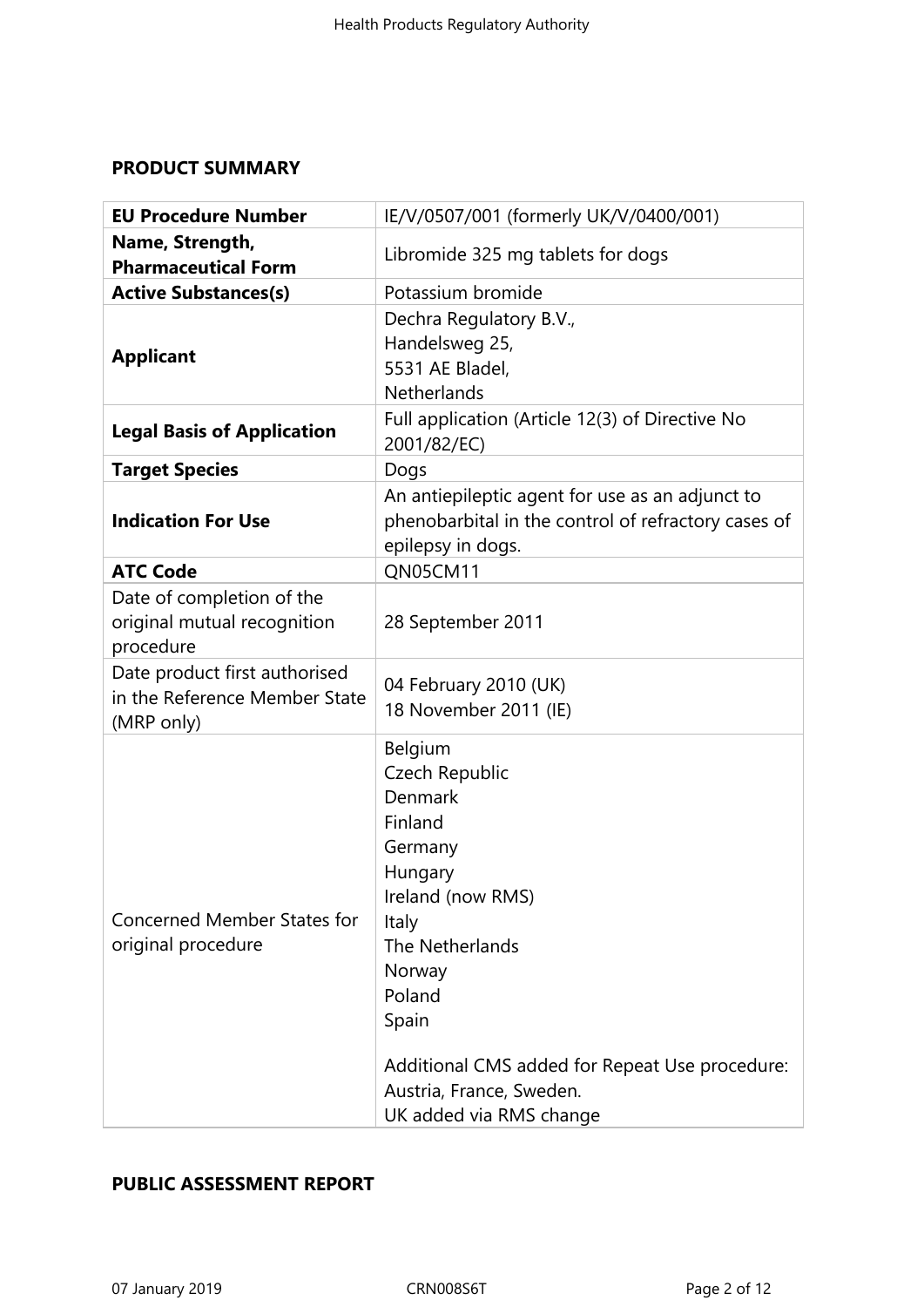The public assessment report reflects the scientific conclusion reached by the HPRA at the end of the evaluation process and provides a summary of the grounds for approval of the marketing authorisation for the specific veterinary medicinal product. It is made available by the HPRA for information to the public, after the deletion of commercially confidential information. The legal basis for its creation and availability is contained in Article 25.4 of EC Directive 2001/82/EC as amended by Directive 2004/28/EC for veterinary medicinal products. It is a concise document which highlights the main parts of the documentation submitted by the applicant and the scientific evaluation carried out by the HPRA leading to the approval of the product for marketing in Ireland.

The Summary of Product Characteristics (SPC) for this product is available on the HPRA's website.

# **I. SCIENTIFIC OVERVIEW**

Libromide 325 mg tablets for dogs is authorised for use in dogs. The product is indicated for use as an antiepileptic agent for use as an adjunct to phenobarbital in the control of refractory cases of epilepsy in dogs. Each tablet contains potassium bromide 325 mg as an active substance.

The application was submitted in accordance with Article 12.3 of Directive 2001/82/EC, as amended by 2004/28/EC (a 'full' application). Libromide 325 mg tablets for dogs was first authorised in the UK on  $4^{\text{th}}$  February 2010 as a National Marketing Authorisation, with a request to be considered as a Limited Markets (minor use) application because refractory cases of epilepsy in dogs, where treatment is required in addition to first line treatment with phenobarbitone, are uncommon to rare and recurrent seizures are distressing for both dog and owner, reduce the quality of life and can be life-threatening. This was considered acceptable.

The product is intended for use as an adjunct to phenobarbital in the control of refractory cases of epilepsy in dogs. The product is intended to be administered at an initial dose of 15 mg/kg bodyweight twice daily with food, equivalent to a total daily dose of 30 mg/kg. For at least the first three months following commencement of therapy, the serum bromide concentrations should be measured every 4 weeks. The expected serum bromide concentration when used in conjunction with phenobarbital is 800 to 2000 µg/ml. Adjustments to the dose should be made with regard to the frequency of seizures, the half-life of bromide and the serum bromide concentration. For dogs with a bodyweight of 11 kg or less the dose regimen may need to be adjusted by the prescribing veterinarian, with due consideration given to the pharmacokinetics of the active substance, therapeutic serum bromide levels, clinical effect and a benefit/risk assessment.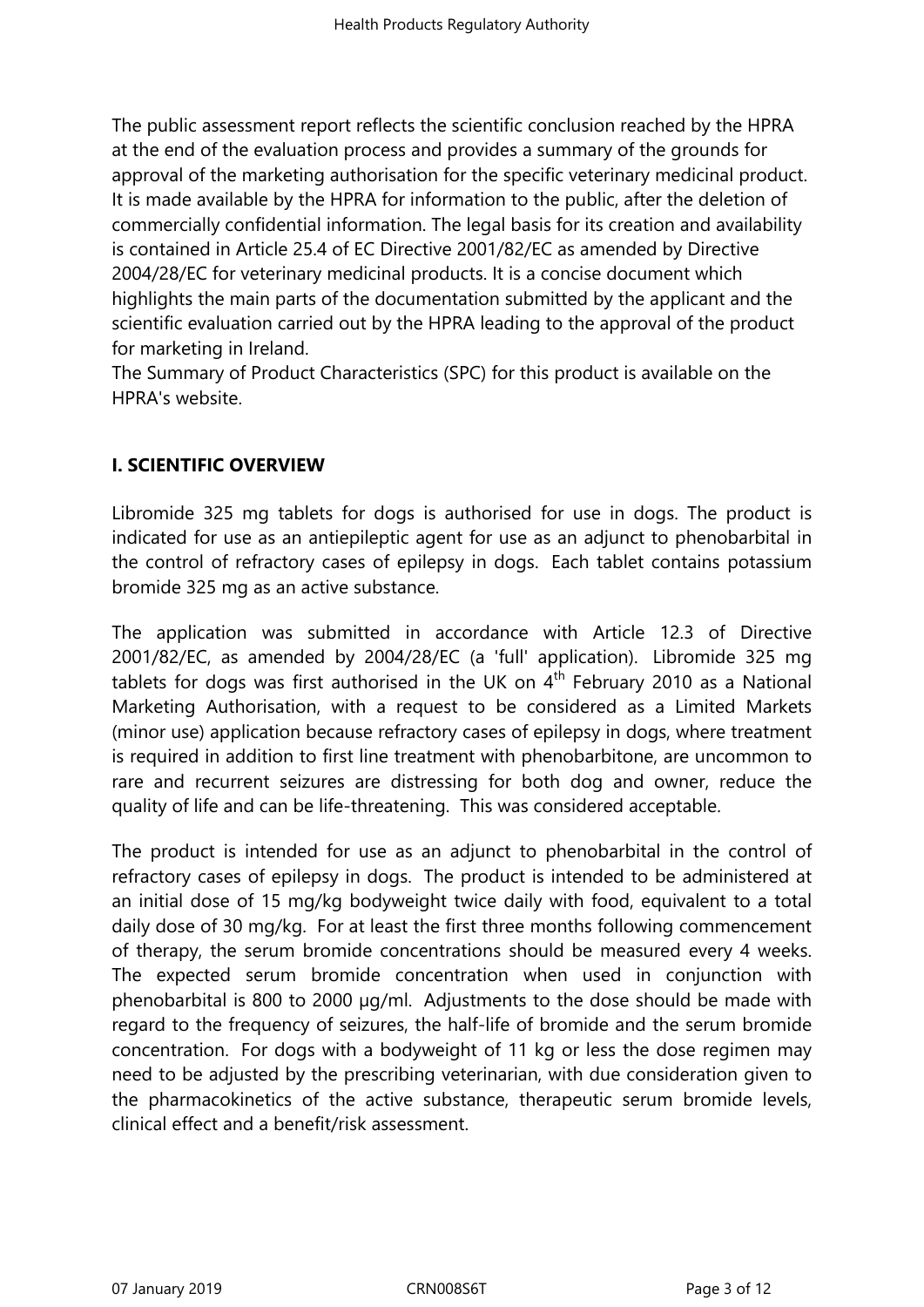The product is presented in white, polypropylene container with polypropylene, tamper-evident, push-fit closure containg either 100 or 500 tablets.

The product is produced and controlled using validated methods and tests which ensure the consistency of the product released on the market. It has been shown that the product can be safely used in the target species; the slight reactions observed are indicated in the SPC. The product is safe for the user, and for the environment, when used as recommended. Suitable warnings and precautions are indicated in the SPC. The efficacy of the product was demonstrated according to the claims made in the SPC. The overall benefit/risk analysis is in favour of granting a marketing authorisation.

# **II. QUALITY ASPECTS**

# *A. Composition*

The product contains the active substance potassium bromide and the excipients lactose monohydrate, microcrystalline cellulose, magnesium stearate, stearic acid and sodium saccharin.

The product is an established pharmaceutical form and its development has been adequately described in accordance with the relevant European guidelines.

# *B. Method of Preparation of the Product*

The product is manufactured fully in accordance with the principles of good manufacturing practice from a licensed manufacturing site*.* The applicant has provided details of the stages of and method of manufacture. In-process controls have also been described. Process validation data on the product have been presented in accordance with the relevant European guidelines.

# *C. Control of Starting Materials*

The active substance potassium bromide complies with the requirements of the monograph of the European Pharmacopoeia. The active substance is manufactured in accordance with the principles of good manufacturing practice. The active substance specifications are considered adequate to control the quality of the material.

All excipients are described in the European Pharmacopoeia. The applicant appropriately applies the current monograph of the European Pharmacopoeia as the specification for each ingredient of the finished product. A specimen supplier's certificate of analysis showing the compliance of one batch of each material has been supplied.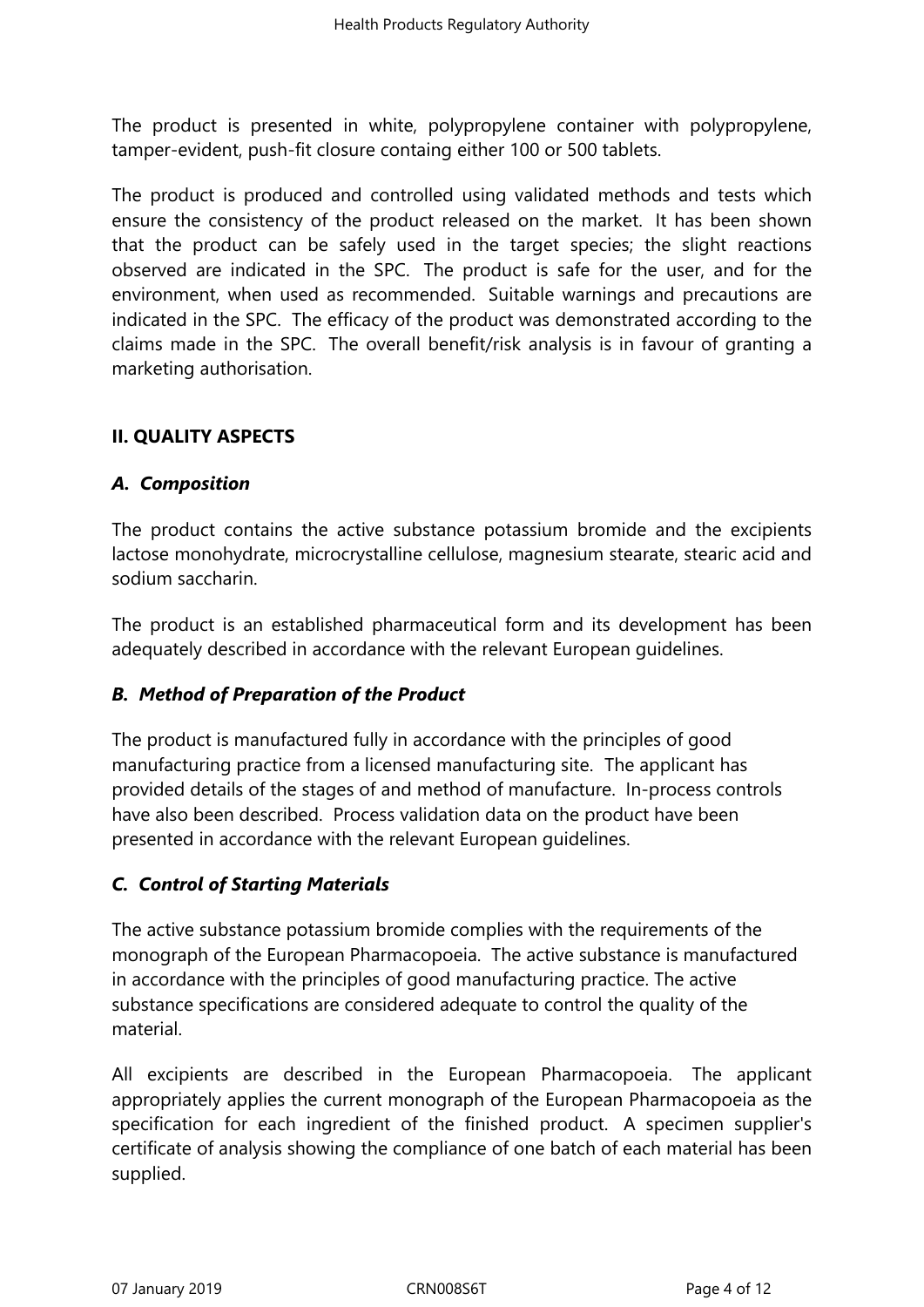# *D. Specific Measures concerning the Prevention of the Transmission of Animal Spongiform Encephalopathies*

There are no substances within the scope of the TSE Guideline present or used in the manufacture of this product*.*

#### *E. Control on intermediate products*

There are no intermediate products.

#### *F. Control Tests on the Finished Product*

The finished product specification controls the relevant parameters for the pharmaceutical form. The tests in the specification, and their limits, have been justified and are considered appropriate to adequately control the quality of the product.

Satisfactory validation data for the analytical methods have been provided.

#### *G. Stability*

The applicant has demonstrated that the active substance is unreactive in its dry state. A retest interval of 24 months is accepted for material stored in unopened containers in a cool dry place.

No stability data on the in-use stability have been provided. This is considered acceptable as halved tablets are likely to be quickly used.

Stability data on the finished product have been provided in accordance with applicable European guidelines, demonstrating the stability of the product throughout its shelf life when stored under the approved conditions.

A shelf life of 3 years is justified with no special precautions for storage.

#### *H. Genetically Modified Organisms*

Not applicable.

#### *J. Other Information*

#### **Special precautions for storage:**

- This product does not require any special temperature storage conditions.
- Keep the tablet container tightly closed in order to protect from moisture.

#### **Shelf-life:**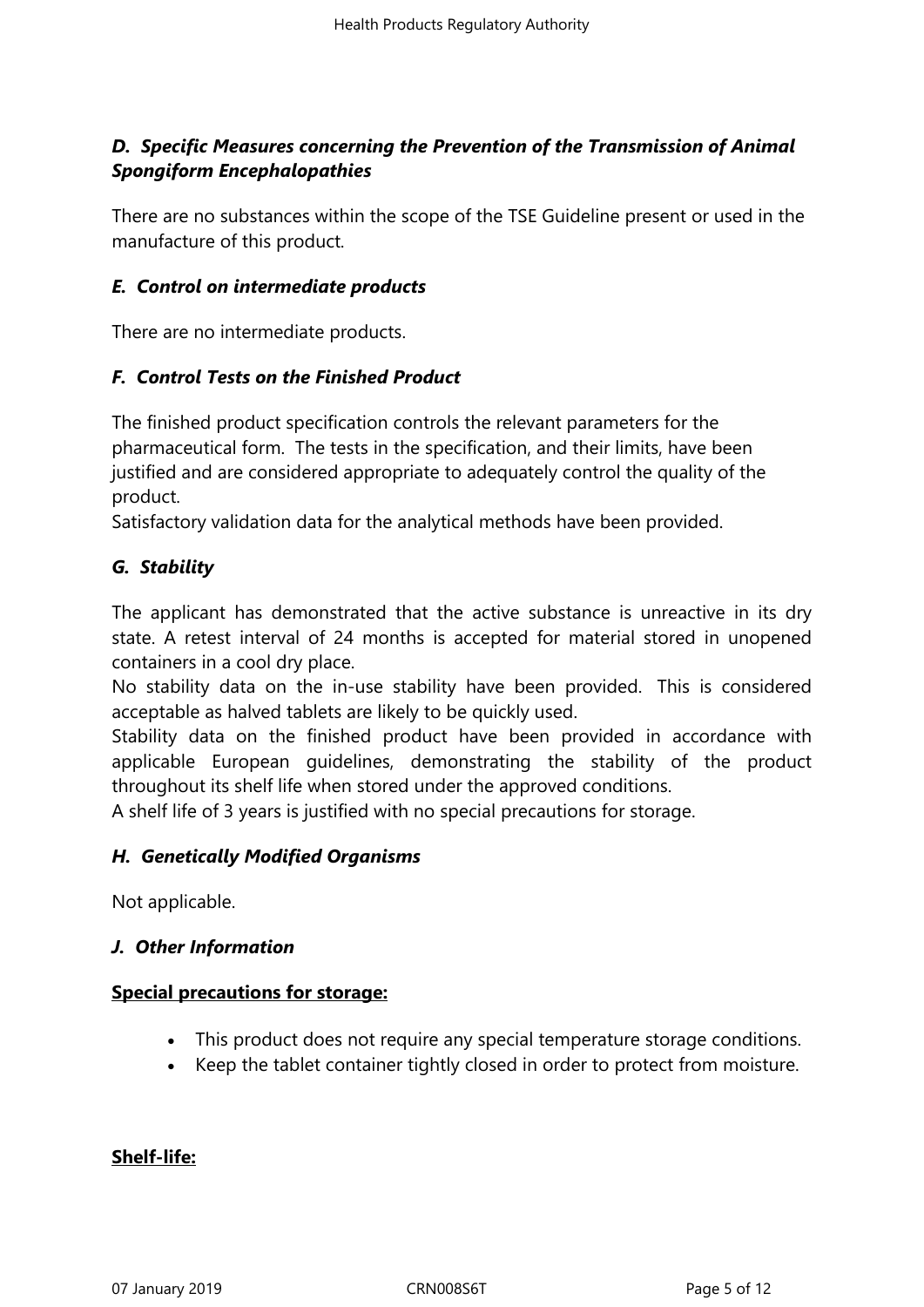- Shelf life of the veterinary medicinal product as packaged for sale: 3 years.
- Use any halved tablet within 12 hours.

# **III SAFETY AND RESIDUES ASSESSMENT (PHARMACO-TOXICOLOGICAL)**

# *III.A Safety Testing Pharmacological Studies*

The applicant has provided a number of published references including CVMP[1] MRL summary reports to support the pharmacology of potassium bromide. The CVMP MRL summary reports for potassium bromide confirm that the potassium ions possess no toxicity after oral administration and any toxicity of the salt is associated with the anion. The toxicity of the bromide ion has been considered in relation to sodium bromide. This report also states that the potassium is a normal component of the diet and is particularly abundant in fruit and vegetables. The recommended daily intake varies from 350 to 1275 mg in children to 1875 and 5625 mg in adults. In the UK, the reference nutrient intake (RNI) is 3.5 g/day for adults.

#### Pharmacodynamics

The applicant has submitted seven published references, which support the activity of potassium bromide alone, or as an adjunct with phenobarbital in dogs with epilepsy. Potassium bromide is regarded as an anticonvulsant medication in dogs. Potassium bromide can be used, either as first-line treatment, or in addition to phenobarbital when the seizures are not adequately controlled with phenobarbital alone. Potassium bromide competes with chloride ions for access to brain tissues. As bromide levels in the brain rise and chloride levels drop, electrical activity in the central nervous system is inhibited, reducing the likelihood of seizure initiation.

# Pharmacokinetics

The applicant provided data on the bromide serum levels attained when the product was used in conjunction with phenobarbitone during a GLP[2] tolerance study. In addition, the applicant has submitted a literature review of relevant studies in humans, dogs and rodents in support of this application. The literature references demonstrate that following oral ingestion by humans the potassium salt dissociates and the bromide is subsequently rapidly absorbed from the intestinal tract in a manner similar to chloride. In particular, the absorption occurs in the small intestine and since no bromide is excreted in the faeces, the entire orally administered dose is absorbed into the bloodstream. In the dog, the oral and intravenous (IV) routes of administration of bromide have been studied. Absorption has been shown to be rapid, reaching peak serum concentration in 30 to 45 minutes after oral administration. Estimated oral bioavailability based on the average mean AUC values for both routes of administration was 46%. Following oral and IV administration, the bromide ion rapidly distributes (within 2 hours) throughout the extra-cellular fluid.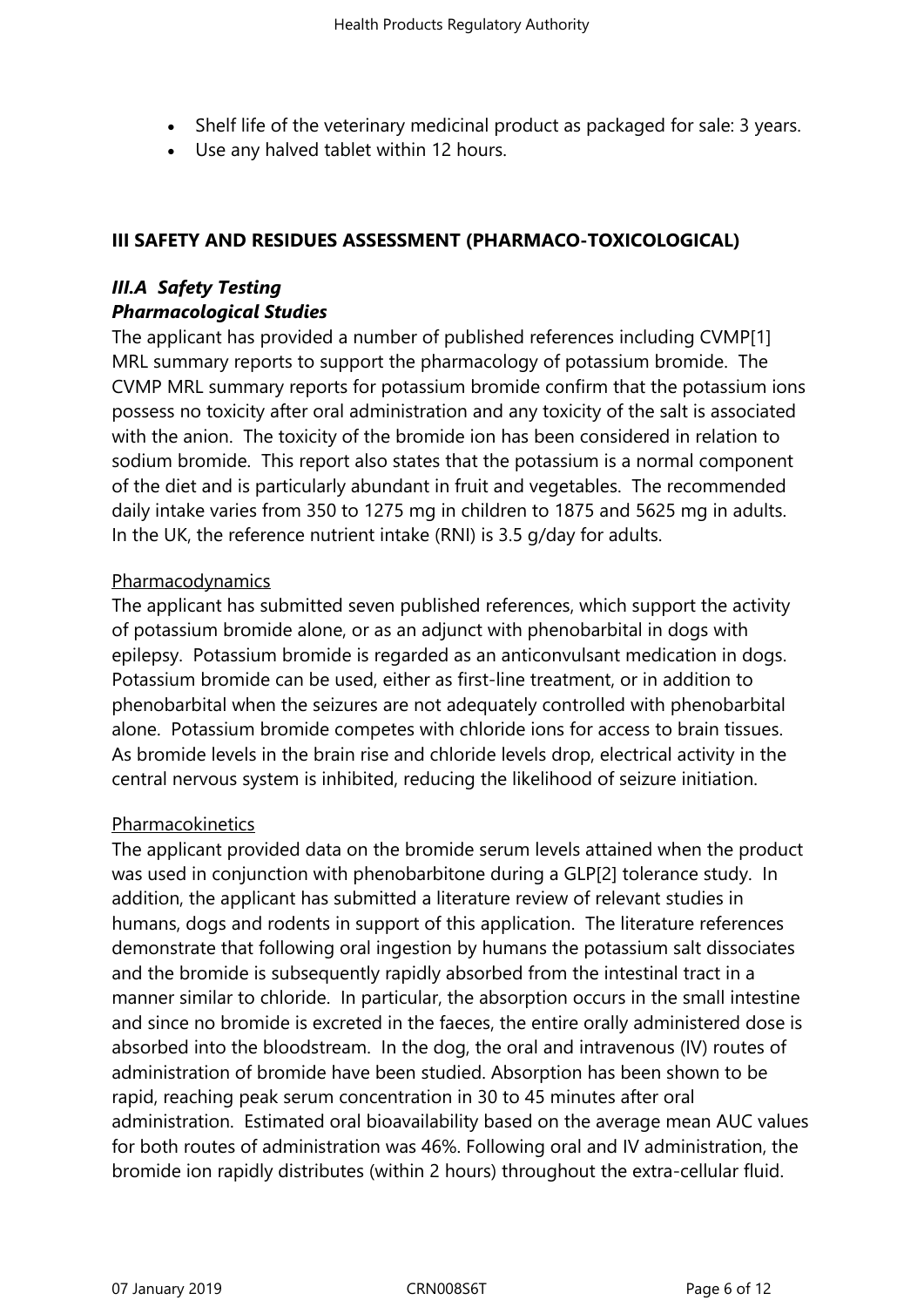Bromide very rapidly diffuses from the extracellular fluid into tissues and organs until equilibrium with the concentrations in the extra-cellular fluid is reached. Bromide is not metabolised by the body; it enters and leaves the body as a monovalent anion.

Bromide is mostly excreted in the urine but can also be excreted in small amounts in skin, nasal and conjunctival secretions, and in saliva. No bromide is excreted in the faeces. The elimination of bromide by normal human subjects is slow, with a half-life of around 12 days when chloride intake by diet is not controlled. The elimination of bromide in dogs is slower than that seen in humans, with one study demonstrating a half-life of around 33 and 39 days for IV and oral routes, respectively. In the literature, other elimination half-lives range between 15 and 68 days depending on the daily dose administered, the duration of treatment, the time of sampling bloods and the chloride content in the diet. High levels of chloride intakes have been shown to enhance the elimination of bromide in dogs, rodents and humans.

The applicant has provided further data on the pharmacokinetics of potassium which states that the potassium is the major cation inside animal cells and is important in maintaining fluid and electrolyte balance in the body. Potassium salts are generally readily absorbed from the gastrointestinal tract. Potassium is essential in maintaining cellular tonicity, nerve impulse transmission, smooth skeletal and cardiac muscle contraction and maintenance of normal renal function. Potassium is excreted mainly by the kidneys (80-90%); it is secreted in the distal tubules in exchange for sodium or hydrogen ions. The majority of the remainder is excreted in the faeces.

# *Toxicological Studies*

#### Single dose toxicity:

In the interest of animal welfare and due to the abundance of acute toxicity information available in the public domain for the active ingredient, the applicant proposed not to conduct any single dose toxicity studies. The applicant has referred to the CVMP MRL[3] summary report on sodium bromide. This summary report describes LD50[4] tests in rats and mice and presented the following results:

| <b>Species</b> | <b>Route of Administration</b> | $LD_{50}$ (mg/kg bw) |
|----------------|--------------------------------|----------------------|
| rat            | oral                           | 3500                 |
| mouse          | subcutaneous                   | 5020                 |
| mouse          | oral                           | 7000                 |

The applicant also refers to the published data which presented the following results:

| <b>Species</b> | <b>Route of Administration</b> | $LD_{50}$ (mg/kg bw) |
|----------------|--------------------------------|----------------------|
| mouse          | oral                           | 3120                 |
| rat            | oral                           | 3070                 |
| mouse          | intraperitoneal                | 1030                 |
| quinea pig     | intraperitoneal                | 980                  |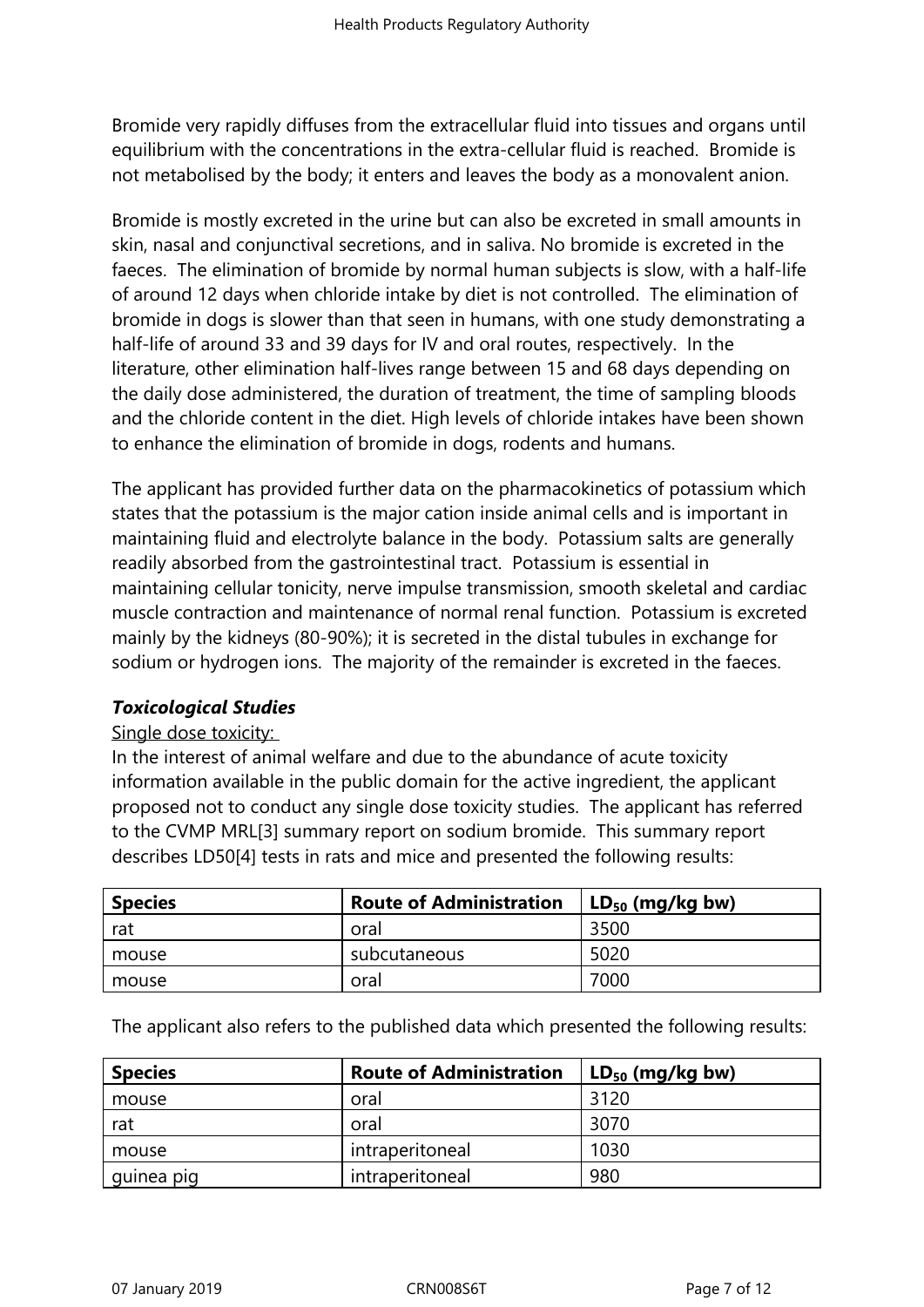Acute studies in rodents have indicated a very low toxicity for bromide. The applicant has stated that the LD50 values published for potassium bromide in other species and for the other routes of administration were derived from Material Safety Data Sheets. This is considered acceptable and no further information is required. Repeated dose toxicity:

Two studies were described in the CVMP MRL summary report on sodium bromide. These studies were conducted on rats and demonstrated that at higher doses there were increases in the weights of the thyroid, adrenals and prostate glands, which were matched by evidence of increased secretory activity of these organs. High doses also produced more general signs of toxicity such as poor grooming, motor incoordination and growth retardation. There was also an increased neutrophil count. At lower doses, no adverse effects were seen. The applicant also conducted a repeat dose study as part of the target animal safety study.

#### *Other Studies*

#### Reproductive toxicity (inc. teratogenicity)

The applicant has not conducted any specific reproductive toxicity studies using Libromide 325 mg tablets for dogs. The applicant referred to the CVMP MRL summary report on sodium bromide which describes a three generation rat reproduction study, and states that at the highest doses tested of 4800 mg/kg (186 mg Br /kg bw/day) and 19200 mg/kg (746 mg Br /kg bw/day) of sodium bromide, the fertility of both male and females was decreased. The applicant compared these levels to the potential maximum dose of Libromide 325 mg tablets for dogs to be administered to a 57 kg dog (33 mg Br/kg bw/day) and reported a 5 fold difference. Due to this difference, the applicant states that Libromide 325 mg tablets for dogs are unlikely to have reproductive toxicity effects. The study confirmed that bromide is not teratogenic. Bromide was shown to be capable of crossing the placenta to the foetus. There was no evidence of mortality to embryos or foetuses and examination of the pups at birth showed no gross malformations.

#### **Mutagenicity**

No specific mutagenicity studies were conducted using Libromide 325 mg tablets for dogs. The applicant referred to the CVMP MRL summary report for sodium bromide which describes limited AMES tests[5] on sodium bromide and on ammonium bromide in Salmonella typhimurium strains TA98 and TA100, with and without metabolic activation. All the results were negative and therefore sodium bromide is not regarded as mutagenic. The data submitted were considered acceptable.

#### **Carcinogenicity**

No specific laboratory studies were submitted to determine the carcinogenicity of Libromide 325 mg tablets for dogs. As outlined in the CVMP MRL summary report for sodium bromide, there were no carcinogenicity studies. As a well characterised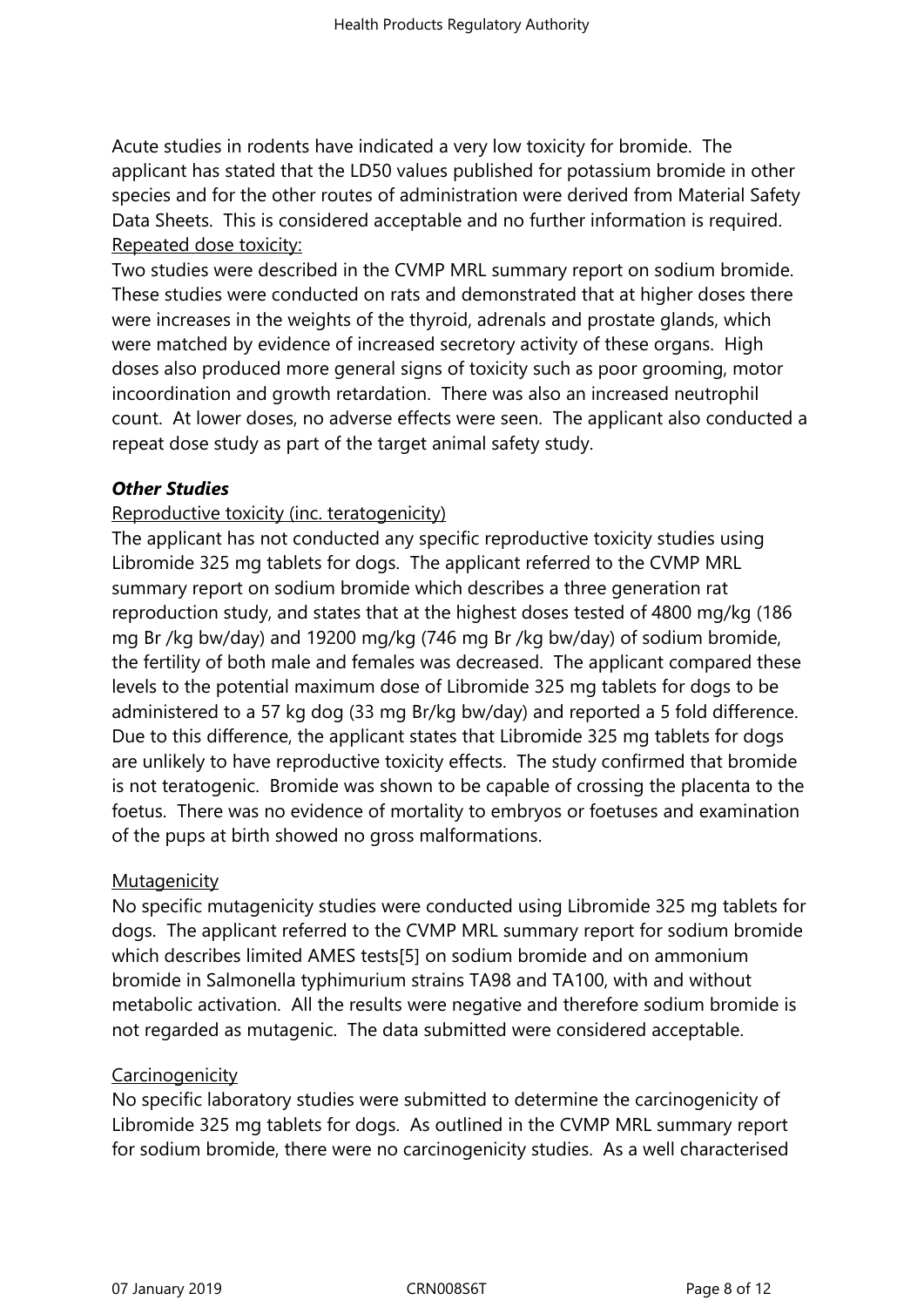ionic element and given the negative mutagenicity results, no further data were required.

#### *Observations in Humans*

Both potassium and sodium bromide have previously been used extensively in human medicine as sedatives, anticonvulsants and to treat epilepsy at doses of up to 6 g/person/day (100 mg/kg/day). Sodium and potassium bromide are no longer authorised for use in humans in the UK. The CVMP MRL sodium bromide summary report describes a series of studies conducted in human volunteers. The administration of 9 mg Br/kg bw/day resulted in increased serum levels of the total and free thyroid hormone T4. No effect was seen at 7 mg Br/kg bw/day. The results indicate a NOEL[6] of 4 mg Br/kg bw/day and an ADI[7] of 0.4 mg/kg bw (0-24 mg/person for humans) has been determined.

# *User Safety*

The applicant has provided a satisfactory user risk assessment, identifying the users of the product and the potential routes of exposure for the operator. The risks have been identified and appropriate warnings are included in the SPC and product literature. These are:

•Do not handle this product if you are pregnant, think you are pregnant or if you are breast feeding.

•Do not use this product if you have a known sensitivity to bromide.

•Wash hands thoroughly immediately after breaking or handling any tablets.

•Discontinue handling this product if you develop any signs of skin irritation, including itchiness, rash, peeling or flaking of skin or redness. In case of irritation of the skin or eyes, or in case of accidental self‑administration, seek medical advice immediately and show the package leaflet or the label to the physician.

•To the physician: Bromide intoxication can be treated by administration of sodium chloride or a suitable chloruretic agent.

# *Ecotoxicity*

The products are only intended for administration to dogs. A Phase I environmental risk assessment was satisfactorily carried out in accordance with VICH and CVMP guidelines. Data provided have demonstrated that exposure of these products to the environment will not be extensive and the assessment can end at Phase 1.

# *III.B Residues documentation*

The product is for a non-food producing species; therefore residues documentation is not required.

[1] Committee for Medicinal Products for Veterinary Use

- [2] Good Laboratory Practice
- [3] Maximum Residues Limit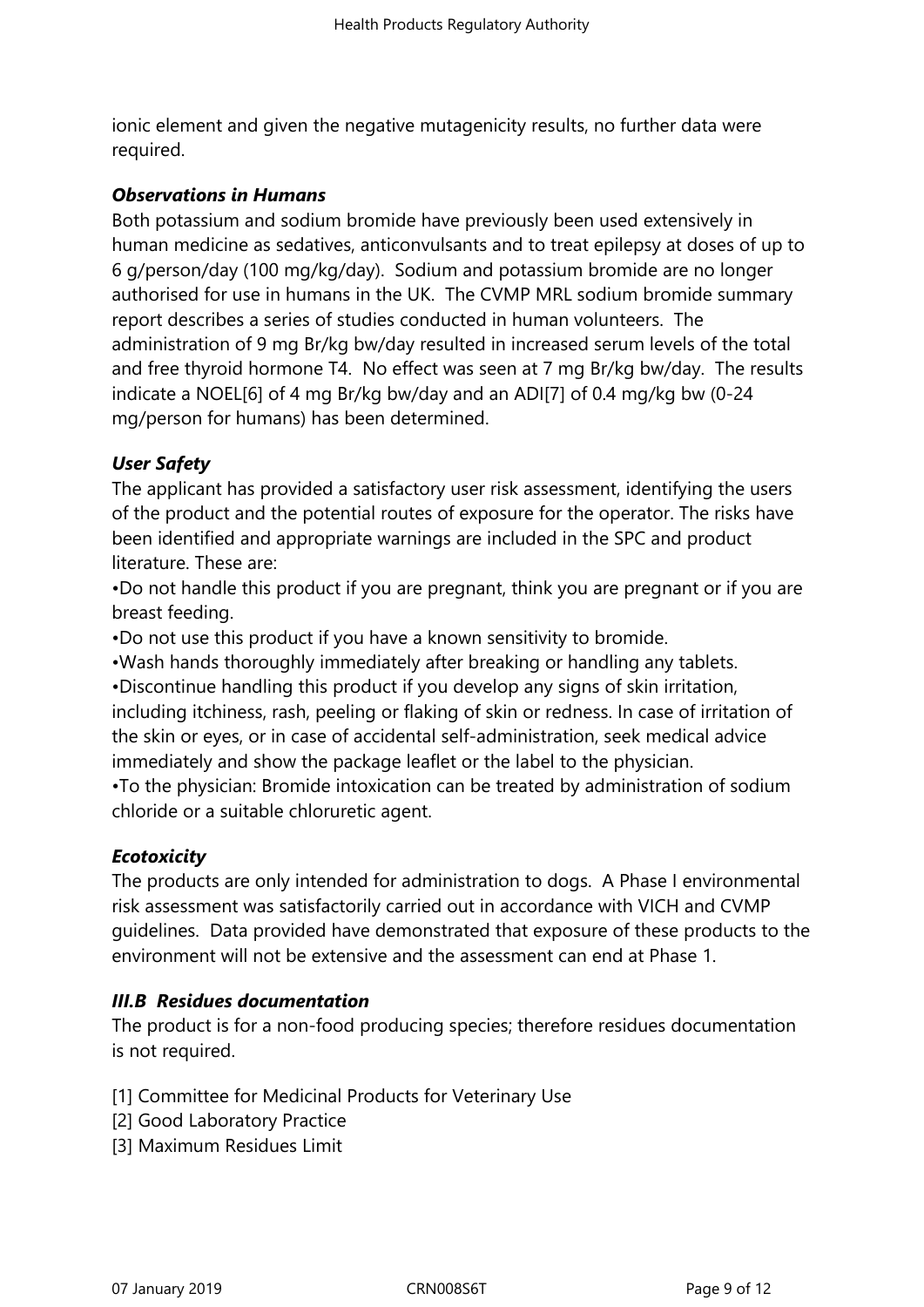[4] LD50 is the amount given at once, which causes the death of 50% (one half) of a group of test animals

[5] The AMES test is a biological assay to assess the mutagenic potential of chemical compounds.

[6] No Observable Effect Levels

[7] Acceptable Daily Intake

# **IV. CLINICAL ASSESSMENT**

#### *Pharmacology*

The applicant has provided published references to support the pharmacology of potassium bromide. This is discussed under Part III.

# *Tolerance in the Target Species of Animals*

The applicant has provided both published references and a GLP[1] Target Animal Study. The adverse effects of bromide reported in dogs include neurological, gastro-intestinal and skin effects. Commonly polydypsia, polyuria, polyphagia and sedation are reported following the start of therapy. Neurological effects include incoordination, ataxia and possibly behavioural changes. In cases and studies where phenobarbital is administered concurrently, it becomes difficult to determine whether the adverse effects exhibited are a direct result of the bromide or due to potentiation of the effects of the phenobarbital. If bromide doses continue to be increased stupor, coma and eventually death will ensue, however cessation of therapy in initial phases will lead to reversal of the clinical signs associated with toxicosis. Chloride loading may increase the speed of response. Other factors that affect the pharmacokinetics of bromide will also alter individual sensitivity, such as hydration and renal insufficiency. Observations have been made that indicate epileptic dogs on combined therapy may have reduced serum total and free T4 concentrations, although this may be related to the phenobarbital component of the therapy.

The applicant conducted a target animal safety study to assess the safety of Libromide 325 mg tablets for dogs administered in conjunction with phenobarbital tablets in beagle dogs. This was a randomised, blinded single centre GLP study. A suitable number of dogs were divided into different treatment groups. All treatment groups received phenobarbital tablets administered twice daily immediately after food, in accordance with the instructions on the authorised SPC, in order to achieve serum levels of phenobarbital within the recommended therapeutic range. After 21 days of phenobarbital treatment, additional therapy with Libromide 325 mg tablets for dogs was started. The treatment groups received daily doses of 30, 60 or 90 mg/kg. The daily dose was divided and administered twice daily immediately after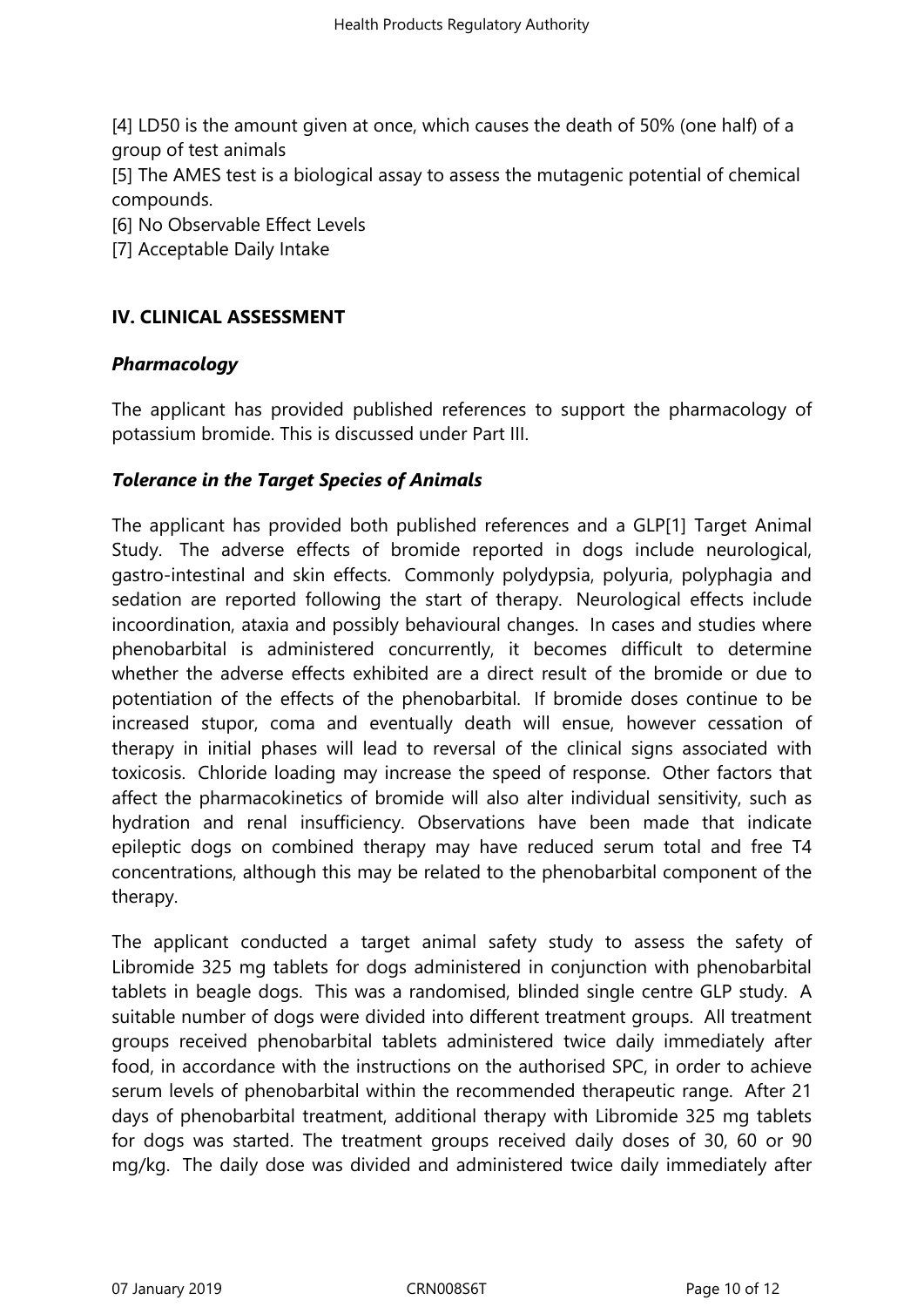food. The dogs were treated for a suitable number of days, at which point a suitable number of dogs from the phenobarbital group and from the 60 mg/kg libromide group were randomly selected for a further 90 days follow-up. Basic health parameters, clinical examinations, haematological, clinical chemistry and serum levels of phenobarbital and KBr were monitored at intervals throughout the study. The study concluded that no treatment-related adverse events were observed. Two dogs had brief adverse events. This was diagnosed as a non-treatment related infectious gastro-enteritis, with a consequent leucocytosis. Increases in urea, serum alkaline phosphatase, globulin, serum total protein and a decrease in albumin were observed in all treatment groups and were potentially related to the administration of phenobarbital.

#### *Resistance*

Not applicable.

# *IV.B Clinical Studies*

#### *Laboratory Trials*

The applicant has provided literature references and some qualitative field data to illustrate the field use of an identical formulation of the product as an adjunct therapy with phenobarbital in cases of canine epilepsy that are non-responsive to phenobarbital alone. The field data was collected from a suitable number of epileptic dogs in the United Kingdom. The product was used in accordance with the Veterinary Medicines Regulations Schedule 4 cascade.

The literature references provide evidence from defined retrospective analysis of field cases. They indicate that potassium bromide has a role to play in the treatment of refractory canine epilepsy cases. Although there is no agreed specific therapeutic serum bromide concentration level for efficacy versus safety and the sensitivity of an individual is variable, the target serum concentration level is consistent with the literature. Regular monitoring is advisable and the timings suggested are in accordance with the pharmacokinetic information. A clinical report of retrospective analysis of refractory canine epilepsy cases suggested that 78% of the dog owners were satisfied with bromide therapy for their pet, with regard to improved quality of life or decrease in seizure occurrence or severity.

An abstract in which the treatment of a suitable number of dogs with refractory seizures on high doses of primidone and/or phenobarbital that were then given potassium bromide at 17 to 58 mg/kg daily for 7 to 61 months is described. Seizure data from a suitable number of dogs were analysed: four became seizure free, seven had a reduction in seizure frequency of more than 50%, two had a reduction in seizure frequency of more than 50% but the number of seizure days reduced by less